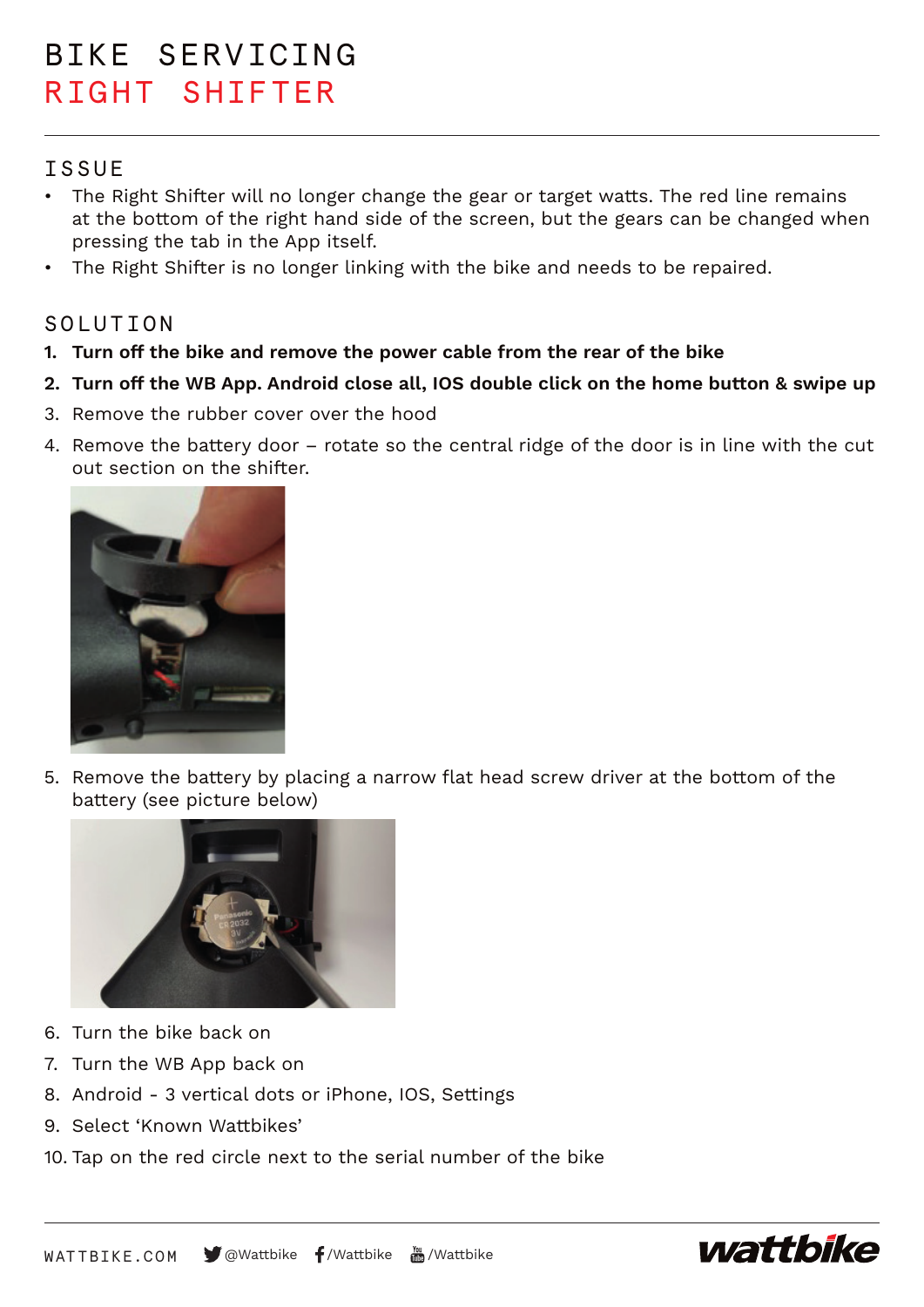# BIKE SERVICING RIGHT SHIFTER

11. In Wattbike Details when the circle turns green the App is connected to the bike. Scroll down to Right Shifter, Status will display Disconnected

```
Right Shifter:
Type: - -Status: Disconnected
S/N: - -Firmware: - - 
Battery: - - 
Address: C3 : B4 etc
```
- 12. Scroll back up and click on 'Show Advanced Setting'
- 13. Either click on 'Pair New Right Shifter' or 'Send' next to 'Pair Shifter' 2-4 times. Exit back to main menu.

### **14. Turn the App Off**

### **15. Turn off the bike and remove the power cable from the rear of the bike**

16. Replace the battery in the Right Shifter, sliding it in from the bottom making sure the 2 brass clips push up against the side of the battery (See picture below)



17. When the battery is in place the ends of the 2 clips can be seen at the top edge of the battery. Pic below.



18. If you can not see the ends of the 2 brass clips they have gone under the battery and are not making a connection. Remove the battery and gently lift the 2 brass clips up so the battery can push up against them.